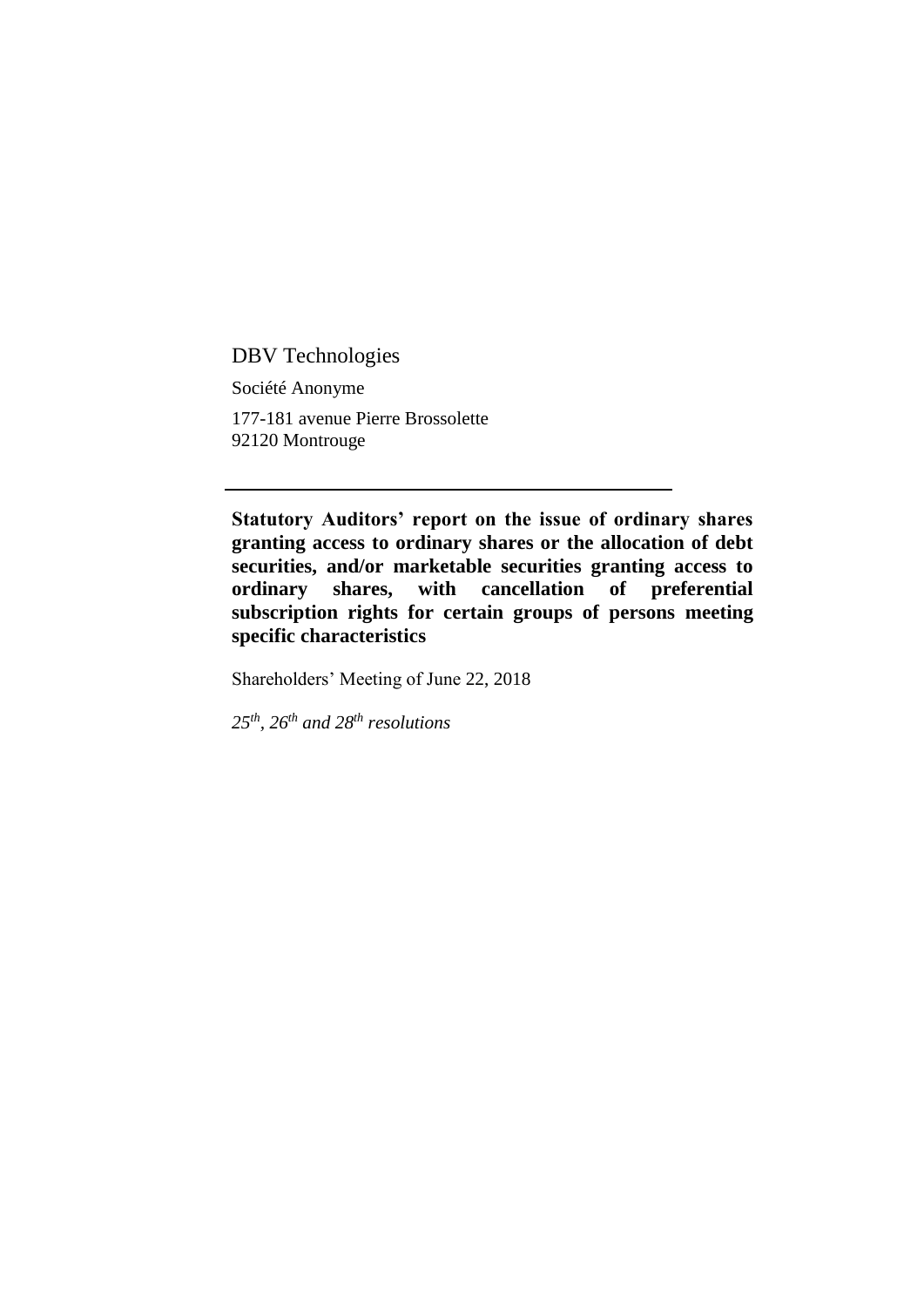**BECOUZE** 1, rue de Buffon 49100 Angers

DBV Technologies Société Anonyme 177-181 avenue Pierre Brossolette 92120 Montrouge

**Statutory Auditors' report on the issue of ordinary shares granting access to ordinary shares or the allocation of debt securities, and/or marketable securities granting access to ordinary shares, with cancellation of preferential subscription rights for certain groups of persons meeting specific characteristics**

Shareholders' Meeting of June 22, 2018

*25th , 26th and 28th resolutions*

*This is a free translation into English of the statutory auditors' report issued in French and is provided solely for the convenience of English speaking readers. This report should be read in conjunction and construed in accordance with French law and professional auditing standards applicable in France.*

To the Shareholders' Meeting of DBV TECHNOLOGIES,

In our capacity as Statutory Auditors of your Company and in accordance with the procedures set forth in Articles L. 228-92 and L. 225-135 *et seq.* of the French Commercial Code (*Code de commerce*), we hereby report to you on the proposed delegation to the Board of Directors to decide on the issue, on one or more occasions, with cancellation of preferential subscription rights for certain groups of persons meeting specific characteristics, of ordinary shares, and/or ordinary shares conferring entitlement to the allocation of other ordinary shares or debt securities, and/or marketable securities granting access to ordinary shares to be issued, a transaction on which you are asked to vote.

Based on its report, your Board of Directors proposes that shareholders delegate to it, for a period of eighteen months starting from the date of this Shareholders' Meeting, the authority to issue, on one or more occasions, in the proportions and at times that it shall see fit, in France and abroad, with cancellation of preferential subscription rights for the groups of persons defined below, ordinary shares, and/or ordinary shares conferring entitlement to the allocation of other ordinary shares or debt securities, and/or marketable securities granting access to ordinary shares to be issued.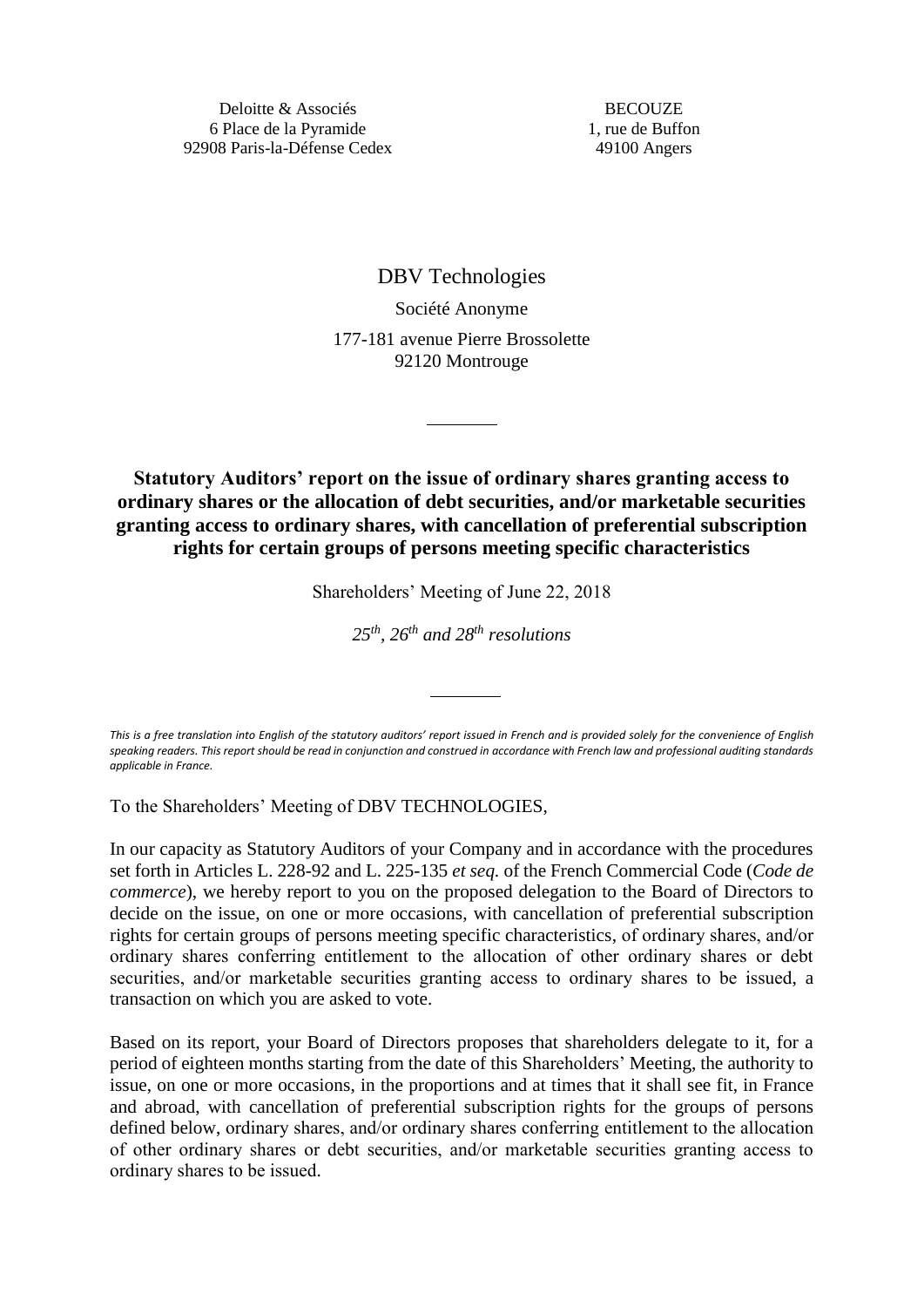DBV Technologies S.A. 2/3

It being specified that in accordance with section 1 of Article L. 228-93 of the French Commercial Code, the marketable securities to be issued may grant access to ordinary shares to be issued by any entity which holds, directly or indirectly, more than half of your Company's share capital or any entity in which the Company holds, directly or indirectly, more than half of the share capital.

The total par value amount of the share capital increases likely to be carried out under this delegation may not exceed 20% of the share capital as of the date of the Board of Directors' decision to increase share capital. It being specified that to this limit will be added the par value amount of the share capital increase needed to safeguard, in accordance with French law and, where applicable, the contractual terms providing for other cases of adjustment, the rights of the holders of the shares or marketable securities granting access to the Company's share capital. The number of securities to be issued may be increased under the conditions stipulated in Articles L. 225-135-1 and R. 225-118 of the French Commercial Code within the limits set by the shareholders should the Board note an excess demand.

This limit is included within the overall limit for delegations defined in the 28<sup>th</sup> resolution.

The issue price of the ordinary shares that may be issued under this delegation of authority should be at least equal to either the average weighted price of the Company's share on the day preceding the issue price setting, or the average of the five consecutive listed share prices chosen from the last thirty trading days preceding the issue price setting less a maximum 15% discount.

This issue will be reserved for the following groups of persons:

- French or foreign physical persons or legal entities, including companies, trusts, investment trusts or other investment vehicles, regardless of their legal form, that routinely invest in the pharmaceutical, biotechnological or medical technology sectors,
- And/or French or foreign companies, institutions or entities, regardless of their legal form, that conduct a significant part of their business in these sectors,
- And/or French or foreign investment service providers, or any foreign institution with an equivalent status, likely to guarantee an issue of securities to be invested with the aforementioned persons or entities and, accordingly, to subscribe to the issued securities.

It is the responsibility of the Board of Directors to prepare a report in accordance with Articles R. 225-113 *et seq.* of the French Commercial Code. Our role is to express an opinion on the fair presentation of the quantified information extracted from the financial statements, on the proposed cancellation of preferential subscription rights and on certain other information concerning these transactions, contained in this report.

We performed the procedures that we deemed necessary in accordance with the professional guidelines of the French National Institute of Statutory Auditors (*Compagnie Nationale des Commissaires aux Comptes*) relating to this engagement. These procedures consisted in verifying the content of the Board of Directors' report relating to this transaction and the methods used to determine the issue price of marketable securities to be issued.

Subject to a subsequent review of the terms and conditions of the proposed issues, we have no comments on the methods used to determine the issue price of marketable securities to be issued presented in the Board of Directors' report.